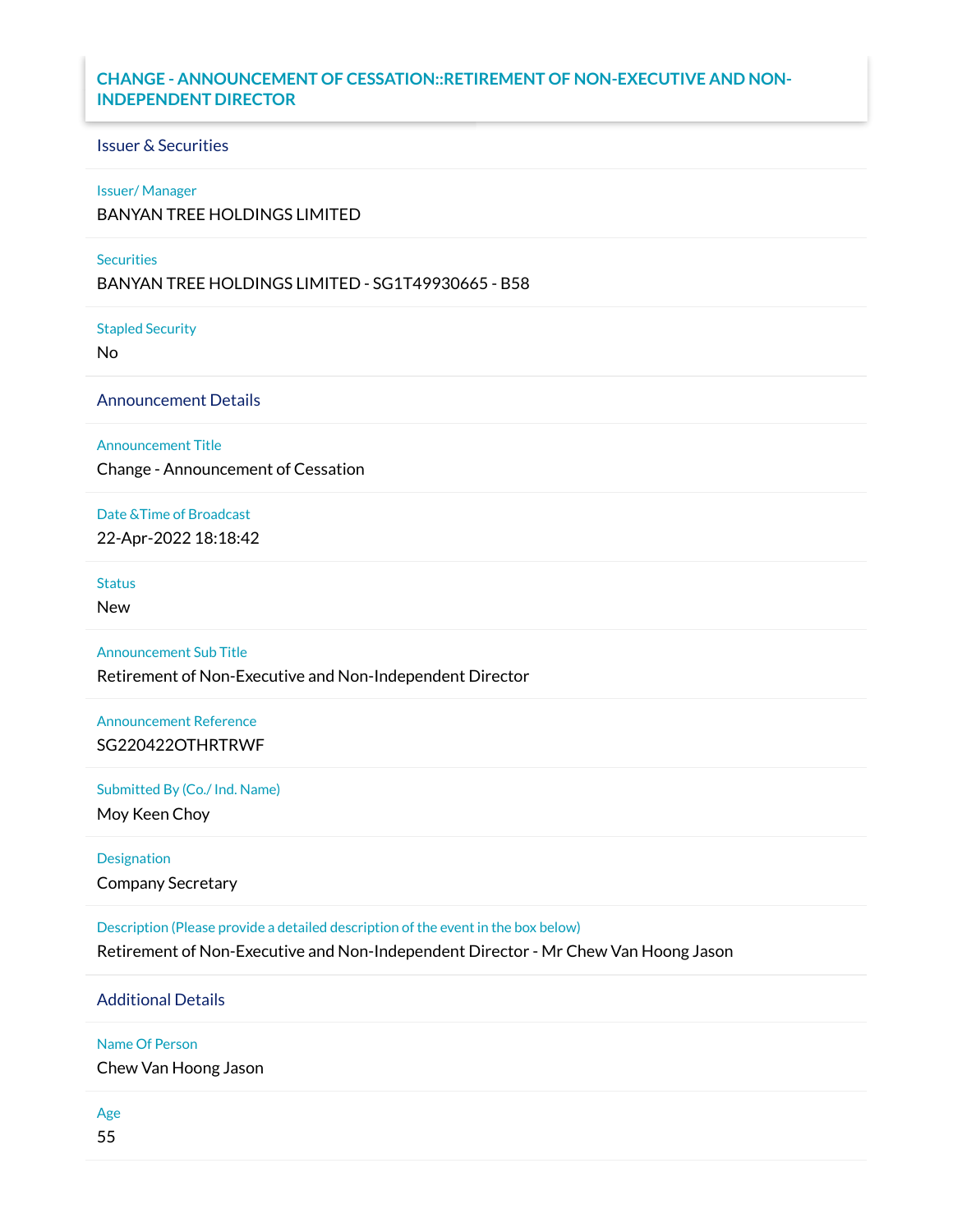If yes, please provide the date 29/04/2022

### Detailed Reason (s) for cessation

Mr Chew Van Hoong Jason ("Mr Chew") has tendered his resignation as Advisor of Qatar Investment Authority Advisory (Asia Pacific) Pte. Ltd.

In view of his resignation, Mr Chew has notified Banyan Tree Holdings Limited (the "Company") of his unwillingness to be re-elected as director of the Company at the Annual General Meeting ("AGM") to be held on 29 April 2022. He will therefore retire as a director of the Company at the conclusion of the AGM.

Are there any unresolved differences in opinion on material matters between the person and the board of directors, including matters which would have a material impact on the group or its financial reporting? No

Is there any matter in relation to the cessation that needs to be brought to the attention of the shareholders of the listed issuer?

No

Any other relevant information to be provided to shareholders of the listed issuer? No

Date of Appointment to current position 05/06/2018

Does the AC have a minimum of 3 members (taking into account this cessation)?

Yes

Number of Independent Directors currently resident in Singapore (taking into account this cessation)

5

Number of cessations of appointments specified in Listing Rule 704 (7) or Catalist Rule 704 (6) over the past 12 months 4

Job Title (e.g. Lead ID, AC Chairman, AC Member etc.) Non-Executive and Non-Independent Director

Role and responsibilities

Non-Executive

Familial relationship with any director and/ or substantial shareholder of the listed issuer or of any of its principal subsidiaries No

Shareholding interest in the listed issuer and its subsidiaries? No